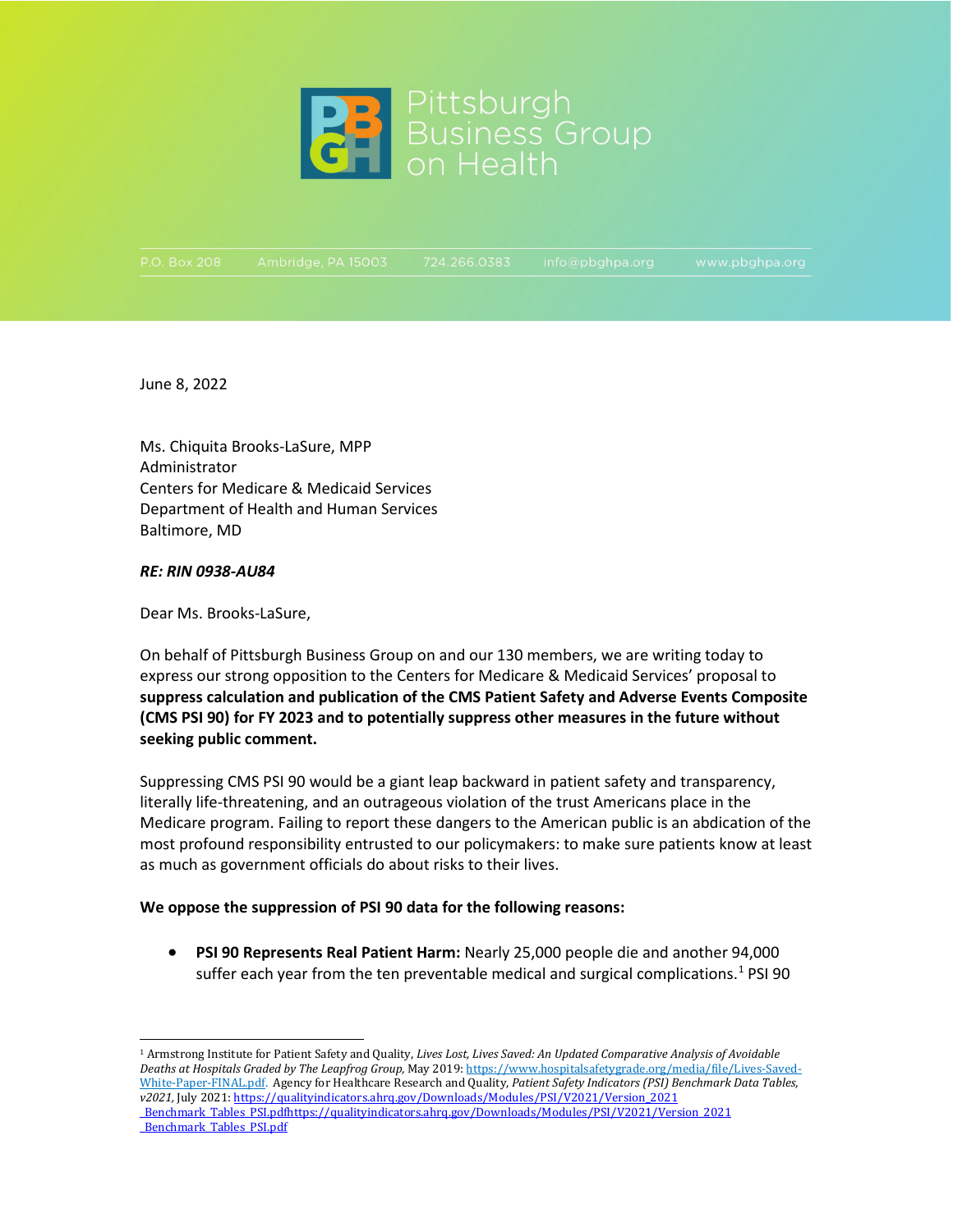data includes rates of preventable complications from surgery, such as blood leakage, kidney harm, breathing failure, sepsis, wounds that split open, and accidental cuts and tears, as well as preventable complications from medical care such as deep bed sores, lung collapse, falls that break a hip, and blood clots.

- **CMS is the Only Source of this Data:** Data on these complications is not available to the public from any other source. If CMS suppresses this data, all of us will be in the dark on which hospitals put us most at risk, yet we all shoulder the burden of these dangerous preventable complications: lost life, pain and suffering, lost productivity, and wasteful health costs.
- **Suppression of Data Perpetuates Inequities:** In a groundbreaking report, Urban Institute researchers found that hospitalized Black patients were far more likely than their white counterparts to these medical and surgical complications at the same hospital, and the results were "clinically large."<sup>1</sup> The findings from the study point to the need for the public to have continuous access to this data by hospital. To name a few, Black patients had 27% higher rate of experiencing sepsis after an operation and 15% higher rate of experiencing a kidney injury requiring dialysis.
- **CMS Should Not Attempt to Hide a Known Problem:** Federal officials recently warned the American public about a significant spike in rates of harm and now want to cover up the data.[2](#page-1-1) Just two months ago, leaders at CMS and the Centers for Disease Control and Prevention (CDC) reported that since 2020, federal data shows a significant increase in the number of common hospital infections and patient safety mistakes. These federal officials have the data, but now want to suppress much of it from the American public.
- **CMS is going back on a Commitment to Safety and Transparency:** In early May, the HHS Office of the Inspector General (OIG) investigated Medicare and concluded CMS was not reporting enough of the errors and complications that harm Medicare beneficiaries.<sup>[3](#page-1-2)</sup> The OIG report recommended CMS report more of the harms that patients suffer, and CMS agreed. But instead, CMS proposes to do the opposite, reducing the harms they report by suppressing ten of them and threatening to suppress even more.
- **COVID 19 is Not an Excuse for Hiding Poor Safety:** While we recognize that hospitals were under tremendous strain in 2020 and 2021 during the peak of the pandemic, they

<span id="page-1-0"></span><sup>1</sup> Gangopadhyaya, 2021. "Do Black and White Patients Experience Similar Rates of Adverse Safety Events at the Same Hospital?" Urban Institute[: https://www.urban.org/sites/default/files/publication/104559/do-black-and](https://www.urban.org/sites/default/files/publication/104559/do-black-and-white-patients-experience-similar-rates-of-adverse-safety-events-at-the-same-hospital_0.pdf)[white-patients-experience-similar-rates-of-adverse-safety-events-at-the-same-hospital\\_0.pdf](https://www.urban.org/sites/default/files/publication/104559/do-black-and-white-patients-experience-similar-rates-of-adverse-safety-events-at-the-same-hospital_0.pdf)

<span id="page-1-1"></span><sup>2</sup> Fleischer, MD *et al.* "Health Care Safety During the Pandemic and Beyond - Building a System that Ensures Resilience, *New England Journal of Medicine,* February 17, 2002: <https://www.nejm.org/doi/full/10.1056/NEJMp2118285>

<span id="page-1-2"></span><sup>3</sup> Department of Health and Human Services, Office of the Inspector General. *Adverse Events in Hospitals: A quarter of Medicare Patients Experienced Harm in October 2018.* May 9, 2022: <https://oig.hhs.gov/oei/reports/OEI-06-18-00400.asp>